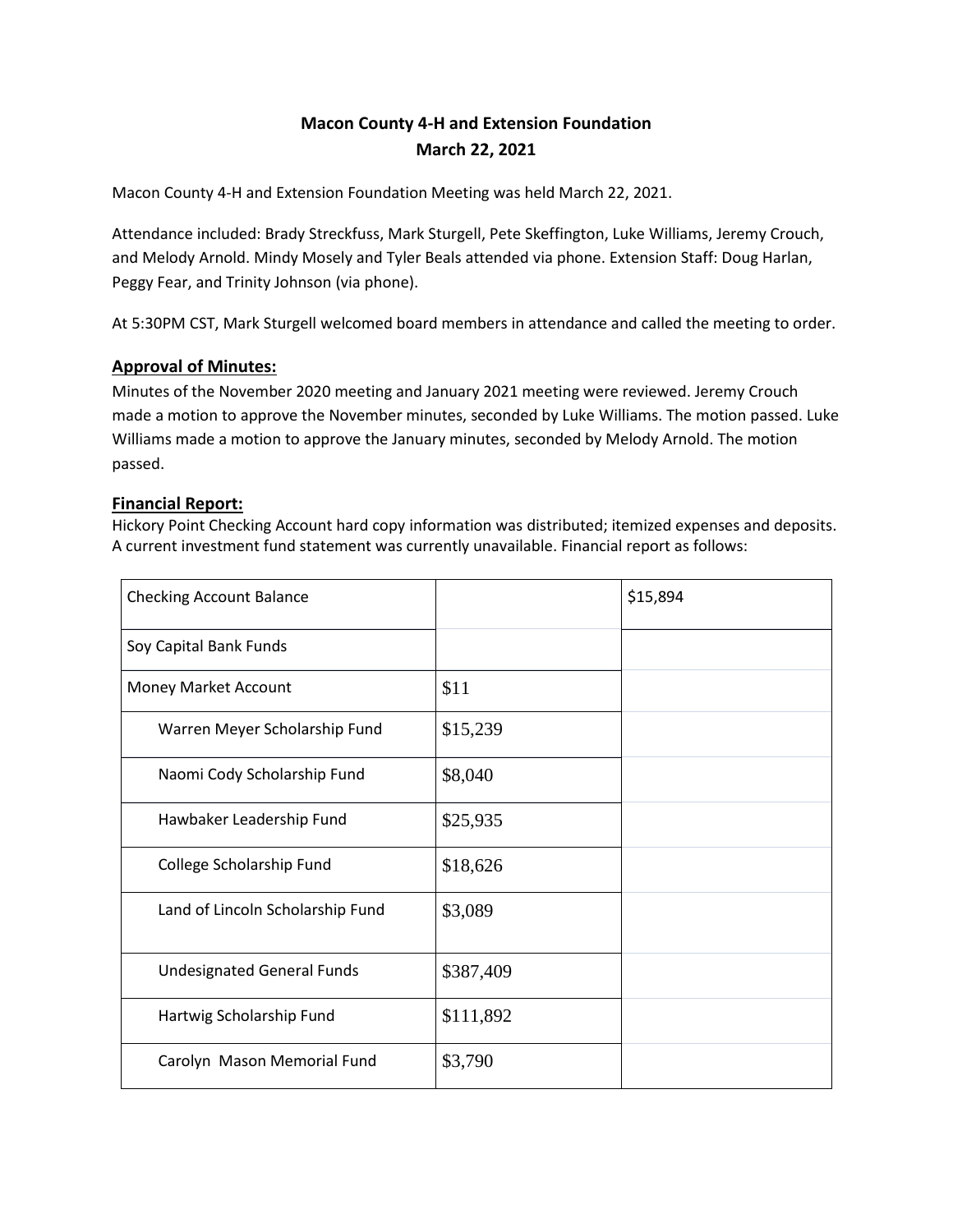| <b>Total Foundation Funds</b> | \$574,030 |
|-------------------------------|-----------|
| <b>Total Balance</b>          | \$589,924 |

A motion was made by Luke Williams and seconded by Jeremy Crouch to accept the report. The motion carried.

### **Scholarship Committee Report:**

Toni Brown was unavailable to make the scholarship committee report. Some discussion was had regarding the ability to present scholarships to high school students with attendance being limited at graduations.

### **Fundraising Committee Report:**

A letter will be sent out for the annual fundraising campaign. The last letter was sent out in April 2020. The campaign is typically good for around \$15,000 of funds per year. Discussion was had about possibilities of expanding the campaign in the future and how to do so.

### **Board Development Committee:**

The committee is working on developing an onboarding process to bring new board members up to speed quickly. They are also working on building a book of future board members. A questionnaire will be sent out to current board members on what ways the board can improve.

### **Awards Committee:**

No updates to report.

## **Other Business:**

The Macon Extension Budget Agreement was discussed. In the past, the foundation has provided the extension with a \$7,500 annual payment to supplement their budget. Luke Williams made a motion to make the 2020-2021 payment and approve of the same for 2021-2022, seconded by Melody Arnold. The payment was approved.

The 2021 Farm Progress show is on. Volunteers are ready to help but it is yet to be seen how many attendance and food restrictions might be in place.

The next meeting will be held May 24, 2021 at 5:30 PM. The current plan is to have the meeting in-person, with social distancing being observed.

Luke Williams made a motion to adjourn, seconded by Pete Skeffington. Motion carried.

Macon County 4-H and Extension Foundation